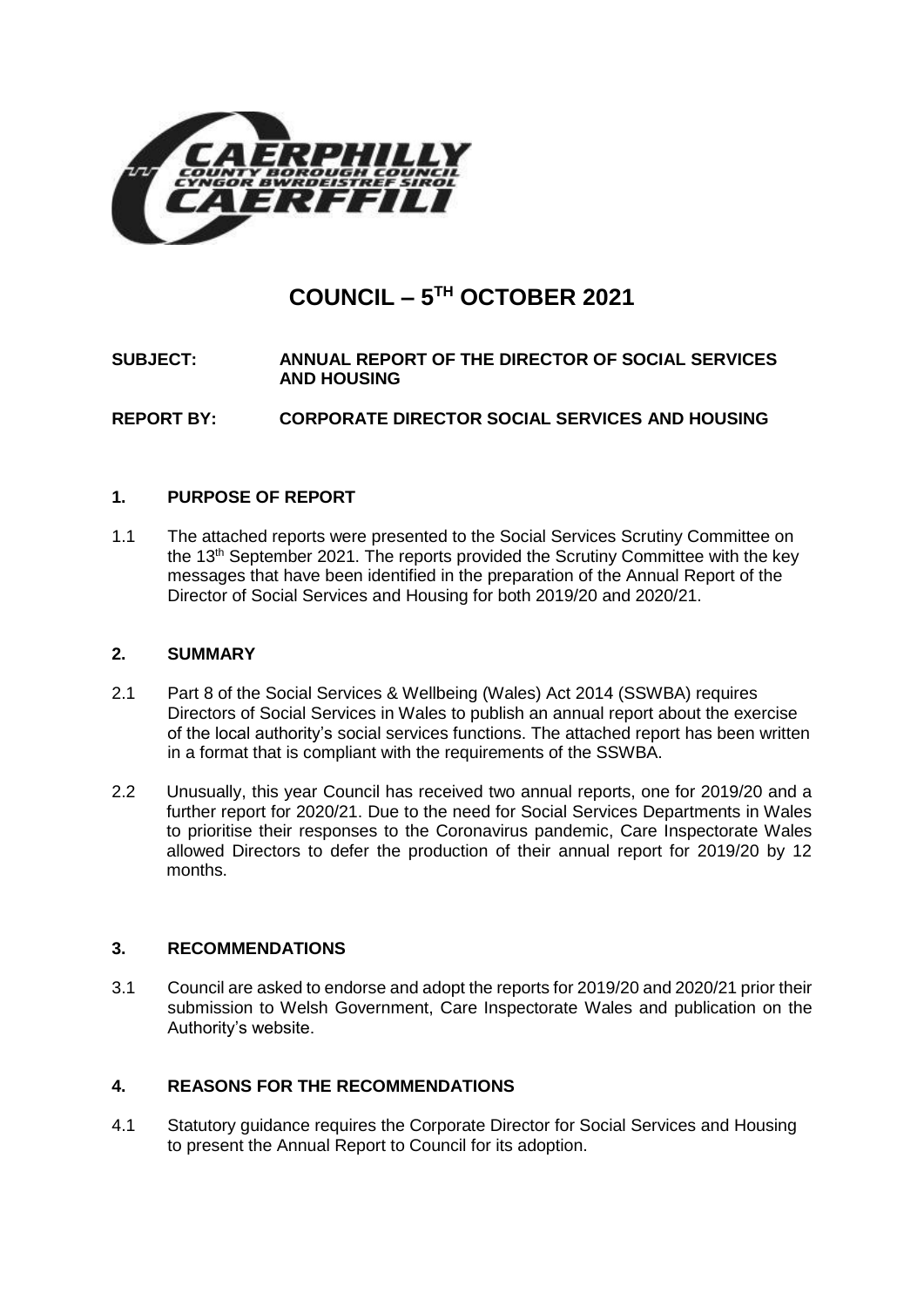## **5. THE REPORT**

- 5.1 This report is an opportunity for the Statutory Director of Social Services and Housing to provide a summary of the effectiveness of Caerphilly County Borough Council in delivering Social Services to its citizens.
- 5.2 The format and content of the report is prescribed by CIW and outlines in some detail how we addressed our priorities for the financial years in question.
- 5.3 As I am sure Members would expect the annual report for 2020/21 centres very much around the Directorates response to the pandemic. The detail of the report is very much based on reports submitted during the year to Social Services Scrutiny Committee and as part of the corporate response reports submitted to full Council.
- 5.4 Whereas, it is not my intention to repeat the detail of the annual report in this cover report I make no apology for wishing to put on record by gratitude to all of the staff in the County Borough who have played a part in delivering Social Services, whether they be employees of the Council or staff employed by our Independent or third sector partners. Likewise, some our decisions have had consequences for unpaid carers and I would like to thank them for their patience and understanding.
- 5.5 Scrutiny Committee now receive regular reports on the work of the Regional partnership Board and its associated sub groups and whilst still await Welsh Governments response to the white paper on rebalancing care and support, there is little doubt that the Regional Partnership Boards will continue to be increasingly influential.
- 5.6 I would also draw Members attention to the fact that despite, quite rightly, prioritising the response to the pandemic, the report for 2020/21 also reference the progress against other key objectives for the year and sets out our priories for 2021/22.

#### 5.7 **Conclusion**

Once adopted by Council the Annual Director's Reports will be made available to Welsh Government, CIW, members of the public, partner agencies and stakeholders.

#### 6. **ASSUMPTIONS**

6.1 There are no assumptions made or presumed in this report.

#### 7. **SUMMARY OF INTEGRATED IMPACT ASSESSMENT**

7.1 This report has no decision-making requests and an integrated impact assessment does not apply.

#### **8. FINANCIAL IMPLICATIONS**

8.1 The priority areas for development set out within the Annual Director's Report are aligned with the Social Services Medium Term Financial Plan (MTFP) and the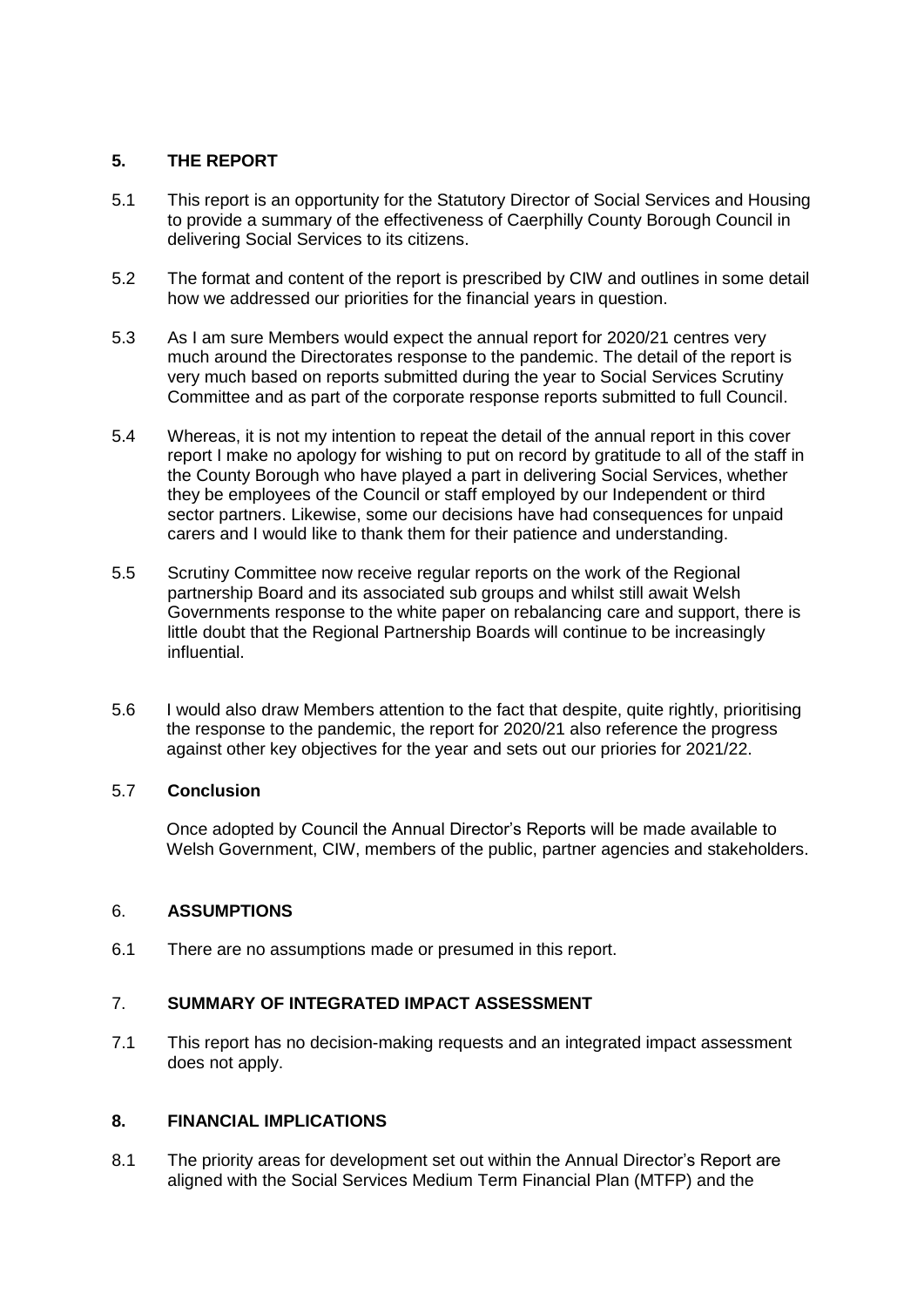Directorates revenue budget. Much of the Directorates response to the pandemic was enhanced by grant funding from Welsh Government. As the Directorate transitions from this grant funding it will inevitably increase pressure on our revenue budget.

8.2 Likewise one of the consequences of the pandemic response is likely to be a continued increase in demand for social services across adults and children's services. Once again, this will increase pressure on our core revenue budget.

#### **9. PERSONNEL IMPLICATIONS**

9.1 There are no direct personnel implications arising from this report.

#### **10. CONSULTATIONS**

- 10.1 In order to produce the Annual Director's Report a wide range of information sources are taken into account including feedback from our customers and regulators/ inspectors. This feedback has been incorporated into the Annual Directors Report where relevant.
- 10.2 This report was presented to Social Services Scrutiny at its meeting on the  $13<sup>th</sup>$ September 2021. The Scrutiny Committee made the following comments:-

"Members made reference to the MTFP, and enhanced grant funding from Welsh Government, and asked what the implication should funding cease. The scrutiny committee also asked if the pressures upon the revenue budget in the medium term continue, will the Directorate be able to cope or will there be a need to seek additional funds. Committee were advised that if grant funding ceased immediately the impact would be significant, with real problems for some independent service providers who have received additional funding to help them through the Pandemic. However, Members were reassured that WG have indicated that funding will continue into end of March 2022 plus there may potentially be additional recovery funding to help social care in Wales which we are awaiting additional information on and it is hoped that this will allow the additional funding to independent providers to continue. Reference was also made to challenges in Children's services and also capacity in Adult services.

The scrutiny committee referred to the priorities for 2020/21 and asked if the delayed training for staff will have an impact on resources and work pressures and the impact of DTOC being likely released back to the service. It was explained that the priority will be delivering the care service.

Members asked for clarification on the numbers of looked after children changing schools which was 12% in 2019/20. The committee was assured that the priority is to maintain current school placements when children move into another area but it will be reviewed at appropriate times such as end of school terms and in consultation with the child. Members were advised that often children will ask to move schools in order to attend the local school and be the same as other children in their community. Clarification was sought on the number of complaints upheld and partially upheld. It was explained that the complaints can contain several issues and the complaints figures show the number of issues and not complainants. Reassurance was given